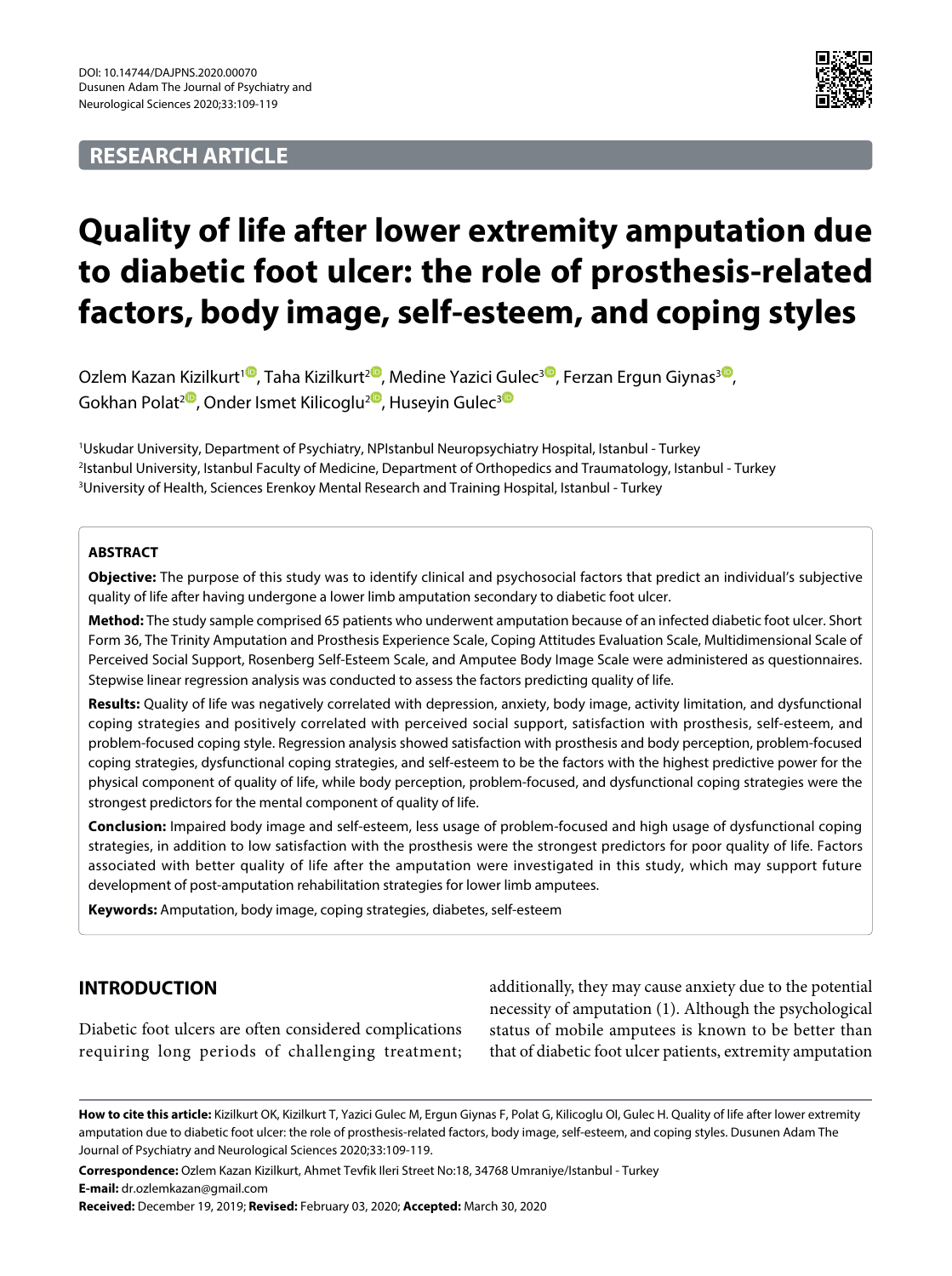remains an important medical issue and the psychosocial adaptation of individuals after extremity amputation involves significant difficulties (2). It is generally accepted that lower extremity complications due to diabetic foot ulcer negatively affect a person's quality of life, predisposing the patient to psychiatric symptoms (1,3,4). Depression and anxiety symptoms that emerge after amputation have been reported to make significant contributions to a reduced quality of life (5). In addition, it is reported that although depression and anxiety are relatively high in a period of up to 2 years post-amputation, they appear to decline thereafter to general population norms (6).

After amputation, patients can experience a distorted body image, decreased self-esteem, social isolation, and increased dependency on others (7). During the postamputation period, perceived social support, adaptation to the prosthesis, amputation type, presence of phantom and stump pain, self-esteem, and body image issues are among the factors reported to affect quality of life and psychosocial functionality significantly (8,9). Different coping strategies have been shown to have different outcomes on adaptation after amputation. Problemfocused strategies are associated with positive psychosocial adaptation (10), while emotion-focused and passive strategies are associated with negative psychosocial outcomes (11).

We believe that evaluating and detecting the conditions negatively affecting individuals' quality of life after amputation are important in ensuring appropriate rehabilitation practices. Our first hypothesis was that the presence of stump and phantom pain or additional medical disease and the level and type of prosthesis would have an impact on quality of life. Secondly, we assumed that depression and anxiety scores, body image, self-esteem, coping methods, perceived social support, as well as postprosthetic activity restriction and satisfaction with prosthesis will be factors associated with quality of life. According to this hypothesis, we predicted that people with high depression and anxiety scores, distorted body image, low self-esteem, and poor perceived social support would have lower quality of life. In addition, we thought that the quality of life of patients with activity restriction after receiving the prosthesis who were not satisfied with the device would be worse off. We hypothesized that the use of problem-focused coping methods would affect the quality of life positively and the use of emotion-focused and dysfunctional coping methods would have a negative impact. A number of studies published in the past

evaluated difficulties incurred in the post-amputation period. These studies typically included individuals who underwent amputation for various reasons. Considering the fact that individuals with diabetic foot ulcers are a homogeneous group with similar characteristics and a quality of life that is lower than in the normal population due to the nature of the disease, we aimed to evaluate the factors affecting the quality of life of individuals undergoing lower extremity amputation due to diabetic foot ulcer. We investigated the effects of clinical variables, perceived social support, coping attitudes, self-esteem, body image, and prosthesis adaptation on the quality of life of these patients.

## **METHOD**

#### **Participants**

Patients being followed up at the prosthesis clinics were invited to participate in the study with a consecutive approach for 6 months. In total, 65 patients who had undergone amputation because of an infected diabetic foot ulcer were included in the study and face-to-face interviews were performed by the psychiatrists who conducted the study and orthopedic specialists who performed clinical follow-up. Measurements were administered 1-8 years (median 3 years) after fitting the prosthesis. All prostheses used by patients were of the socket type. Exclusion criteria were mental retardation, serious mental conditions that would prevent participants from being interviewed and completing the scales (e.g., serious psychotic disorder, bipolar disorder, organic mental disorder), and physical illnesses at level IV and above according to the American Society of Anesthesiologists Physical Status Classification System (12). The sample size was calculated using the G-power 3.1 program by Heinrich Heine University, Dusseldorf. A total of 64 participants were needed for a large effect size of 0.30, a significance level of 0.05, a verification power (1-β) of 0.8, and 10 predictive variables (depression, anxiety, body image, self-esteem, perceived social support, problem focused-emotional focused and dysfunctional coping mechanisms, activity restriction, satisfaction with prosthesis). Ten independent variables predicted to have an impact on quality of life were determined in the light of the earlier literature investigating factors affecting quality of life.

#### **Ethical considerations**

All participants gave written informed consent to be included in the research. Ethical approval for this study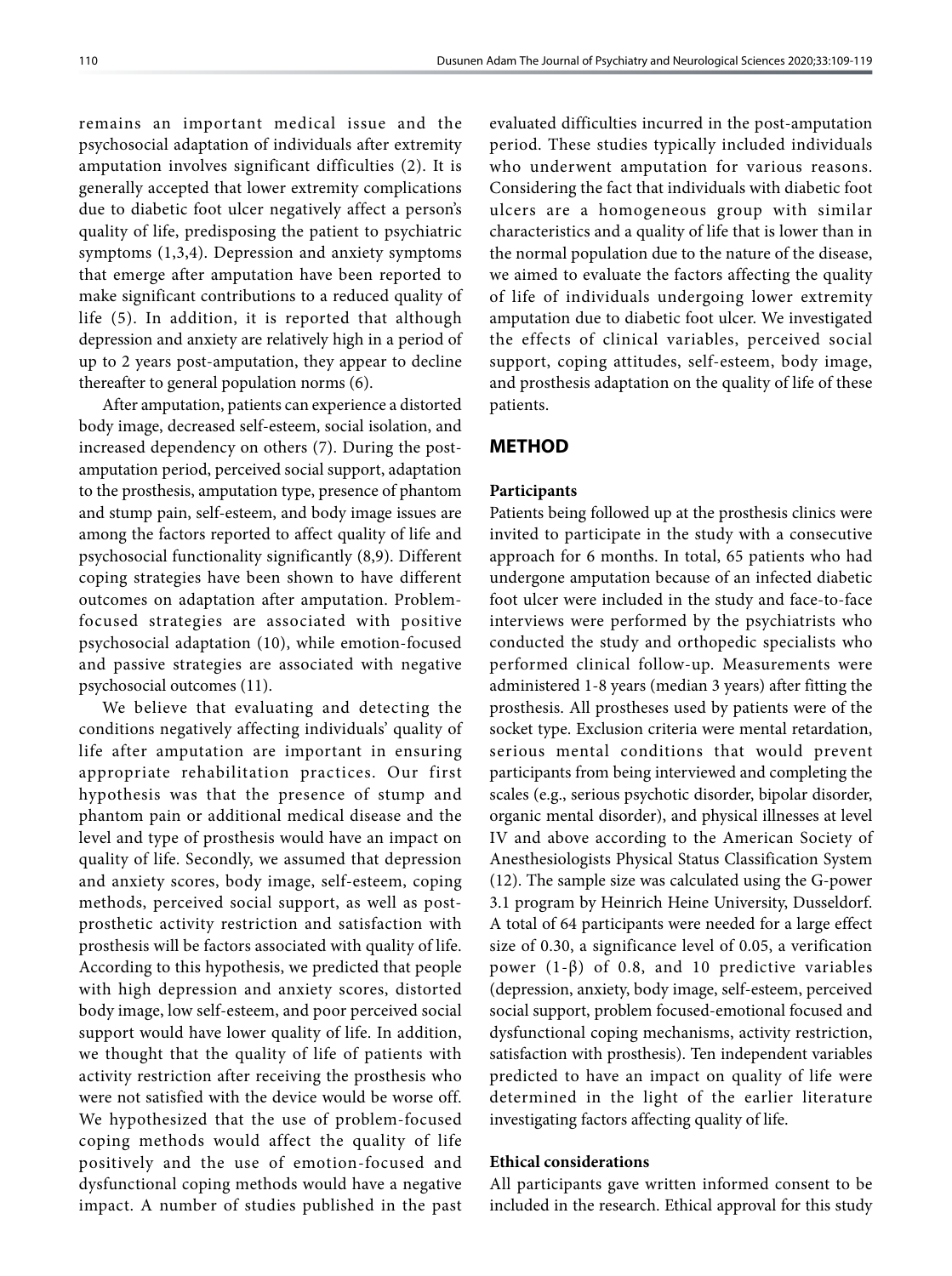was obtained from the Regional Ethics Committee of the University of Health Sciences' Erenkoy Mental Research and Training Hospital, Istanbul, Turkey.

#### **Measures**

Sociodemographic variables were evaluated with a data form prepared specifically for this study.

**Short Form 36 (SF-36):** SF-36 was used to assess the patients' quality of life and to measure an individual's state of health based on 8 dimensions: physical function, pain, role limitations due to physical problems, general perception of health, role limitations due to emotional problems, social function, energy/vitality, and mental health. For each parameter, higher scores indicate a better health state (13). Two summary measures were further calculated from the item scores using the procedures recommended by the developers: a Physical Component (PCS) and a Mental Component (MCS) score (14). The first four dimensions of the scale form part of the PCS score and the last four dimensions comprise the MCS score (15). The reliability and validity of the scale in the Turkish population were confirmed by Kocyigit et al. (16).

**The Trinity Amputation and Prosthesis Experience Scales (TAPES):** TAPES is a multifactorial assessment tool for lower limb amputees fitted with prosthesis developed by Gallagher and MacLachlan (17). It is a 54-item self-report questionnaire comprising nine factor-analytically derived subscales assessing three dimensions of psychosocial adjustment (general adjustment, social adjustment, and adjustment to limitation), three dimensions of activity restriction (functional restriction, social restriction, and athletic activity restriction), and three dimensions of prosthesis satisfaction (weight satisfaction, functional satisfaction, and esthetic satisfaction). In addition, phantom and residual limb pain experiences and other medical problems unrelated to the amputation are assessed. In this study, TAPES was used to evaluate the activity restriction after prosthesis fitting, satisfaction with the prosthesis, and residual stump and phantom pain. The reliability and validity of the TAPES in the Turkish population were studied by Topuz et al. (18).

**Coping Attitudes Evaluation Scale (COPE):** COPE, used to assess patients' coping attitudes, was developed by Carver et al. (19). Reliability and validity of the COPE scale in the Turkish population were assessed by Agargun et al. (20). COPE is a 60-item scale with 15 subscales. Five of these 15 subscales represent problemfocused attitudes: active coping, planning, suppression of competing activities, restraint coping, and seeking of instrumental social support; 5 represent emotionfocused coping attitudes: seeking of emotional social support, positive reinterpretation, acceptance, humor, and turning to religion; and the remaining five subscales represent dysfunctional coping attitudes: focus on and venting of emotions, behavioral disregard, substance use, denial, and mental disregard (19,21). Carver et al. (19) stated that it is not appropriate to divide coping strategies into only problem-focused and emotionfocused. They criticized researchers for viewing factors other than problem-focused coping as variations on emotion-focused coping, stating that the "nature of this diversity would seem to deserve further scrutiny." In addition, while developing the COPE scale, they pointed out that some of the strategies that had been included in emotion-focused coping strategies so far were more incompatible, making it appropriate to consider them as dysfunctional coping methods (19). Therefore, in our study we evaluated coping methods under three headings as problem-focused, emotion-focused, and dysfunctional coping strategies (22,23).

**Multidimensional Scale of Perceived Social Support (MSPSS):** The MSPSS is a 12-item scale measuring three sources of perceived support, namely, family, friends, and significant other. It is a brief, easyto-administer self-report questionnaire containing twelve items rated on a seven-point Likert-type scale with scores ranging from 'very strongly disagree' (1) to 'very strongly agree' (7). The MSPSS has proven to be psychometrically sound in diverse samples and to have good internal and test-retest reliability and robust factorial validity (24). A reliability and validity study of the MSPSS in the Turkish population was conducted by Eker (25).

**Rosenberg Self-Esteem Scale (RSES):** The RSES scale developed by Rosenberg (26) consists of 12 subcategories. Only the first subscale including 10 items was used in this study to assess general personal selfesteem. Each item is rated on a four-point Likert scale from 0 (strongly agree) to 3 (strongly disagree), producing a cumulative score from 0 to 30, whereby high mean scores (computed) indicate high self-esteem (26). The reliability and validity of the scale in the Turkish population was examined by Cuhadaroglu et al. (27).

**Amputee Body Image Scale (ABIS):** The ABIS is a 5-point Likert-type self-assessment scale that contains 20 questions. Items in the scale query an individual's perceptions and experiences regarding her/his own body. High scores represent a distortion of body image (28). The reliability and validity of the ABIS in the Turkish population was confirmed by Safaz et al. (29).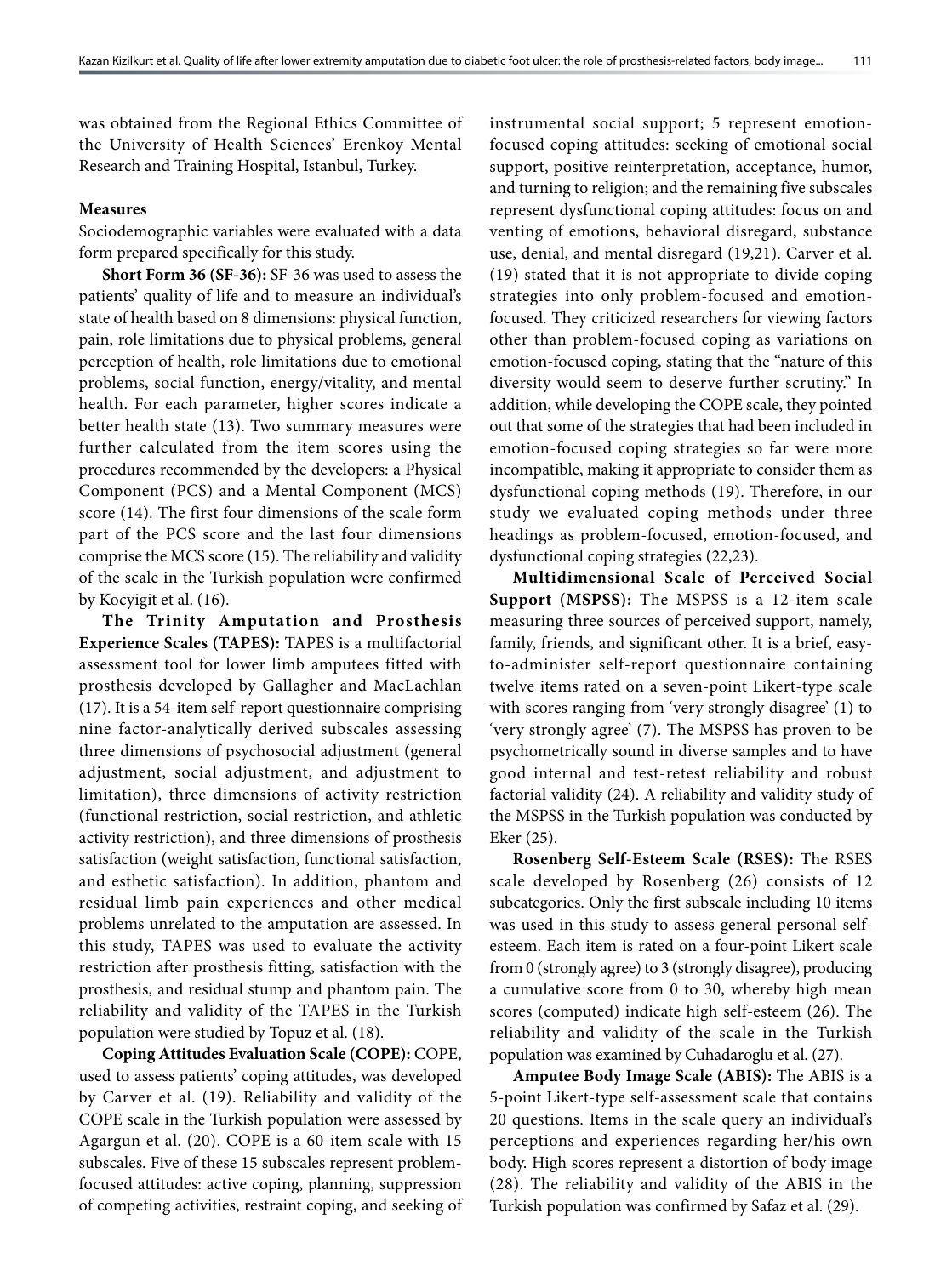**Patient Health Questionnaire-Somatic, Anxiety, and Depressive Symptoms (PHQ-SADS):** Patients' somatic, anxiety, and depressive symptoms were assessed with the PHQ-SADS evaluation form. The PHQ-SADS is a self-report questionnaire, consisting of a Patient Health Questionnaire (PHQ-9) subscale that assesses nine domains of major depressive disorder and a General Anxiety Disorder-7 (GAD-7) subscale that rates seven basic symptoms of anxiety (30). The reliability and validity of the PHQ-SADS in the Turkish population was studied by Yazici Gulec et al. (31).

#### **Statistical Analysis**

Mean, standard deviation, median, and the lowest and highest frequency and percentage values were used for descriptive statistics and the distribution of the variables was analyzed with the Kolmogorov-Smirnov test. Factors affecting quality of life after having undergone a lower limb amputation were collected from the literature and examined in this study. The Mann-Whitney U test was performed to analyze the differences in quality of life for categorical independent variables including stump pain, phantom pain, level of the prosthesis used,

and comorbid medical diseases. Spearman correlation analysis was carried out to assess the relationship between qualitative independent data. Stepwise linear regression analysis was conducted to assess the factors predicting the quality of life. In all models where the MCS and PCS scores were treated as dependent variables, factors correlated with quality of life were treated as independent variables. The analyses were performed using SPSS version 22.0.

#### **RESULTS**

Sixty-five patients were included in the study, of whom 41.5% were women, 9.2% were single, 78.5% were married, 12.3% were either divorced or widowed. Of the patients, 38.5% were primary school graduates, 35.4% had completed middle school and 26.2% had a high school degree. Tables 1 and 2 report clinical data and descriptive statistics for the quality of life assessments. When the norm values in the quality of life domains were evaluated for the Turkish population (32), all domains in our study were below the average (Table 2).

| Table 1: Descriptive statistics of clinical features, RSES, ABIS, MSPSS, GAD-7, PHQ-9, and TAPES scores (n=65) |  |  |  |  |
|----------------------------------------------------------------------------------------------------------------|--|--|--|--|
|----------------------------------------------------------------------------------------------------------------|--|--|--|--|

|                                    | <b>Median</b> | <b>Mean</b> | SD   | $\mathbf n$ | $\%$ |
|------------------------------------|---------------|-------------|------|-------------|------|
| Age                                | 58.0          | 57.8        | 7.6  |             |      |
| <b>DM</b> duration (Years)         | 8.0           | 9.4         | 4.9  |             |      |
| <b>GAD-7 (Anxiety)</b>             | 6.0           | 6.0         | 4.7  |             |      |
| <b>PHQ-9 (Depression)</b>          | 8.0           | 8.7         | 6.8  |             |      |
| <b>RSES (Self-esteem)</b>          | 18.0          | 18.7        | 5.4  |             |      |
| <b>ABIS (Body image)</b>           | 56.0          | 56.2        | 12.1 |             |      |
| <b>MSPSS</b>                       |               |             |      |             |      |
| <b>MSPSS family</b>                | 22.0          | 21.1        | 6.1  |             |      |
| <b>MSPSS friends</b>               | 19.0          | 18.2        | 6.8  |             |      |
| <b>MSPSS others</b>                | 16.0          | 16.9        | 6.6  |             |      |
| <b>MSPSS total</b>                 | 58.0          | 56.2        | 17.6 |             |      |
| <b>Prosthetic duration (Years)</b> | 3.0           | 3.6         | 2.04 |             |      |
| <b>Prosthesis type</b>             |               |             |      |             |      |
| <b>Below the knee</b>              |               |             |      | 48          | 73.8 |
| <b>Above the knee</b>              |               |             |      | 17          | 26.2 |
| Having stump pain                  |               |             |      | 16          | 24.6 |
| Having phantom pain                |               |             |      | 17          | 26.2 |
| <b>TAPES Part 1</b>                |               |             |      |             |      |
| <b>Activity restriction</b>        | 24.0          | 23.3        | 5.9  |             |      |
| Satisfaction with the prosthesis   | 35.0          | 33.3        | 8.4  |             |      |

SD: Standard deviation, DM: Diabetes mellitus, PHQ-9: Patient Health Questionnaire-9, GAD-7: General Anxiety Disorder-7, ABIS: Amputee Body Image Scale, RSES: Rosenberg Self Esteem Scale, MSPSS: Multidimensional Scale of Perceived Social Support, TAPES: Trinity Amputation and Prosthesis Experience Scales, PCS: Physical component summary, MCS: Mental component summary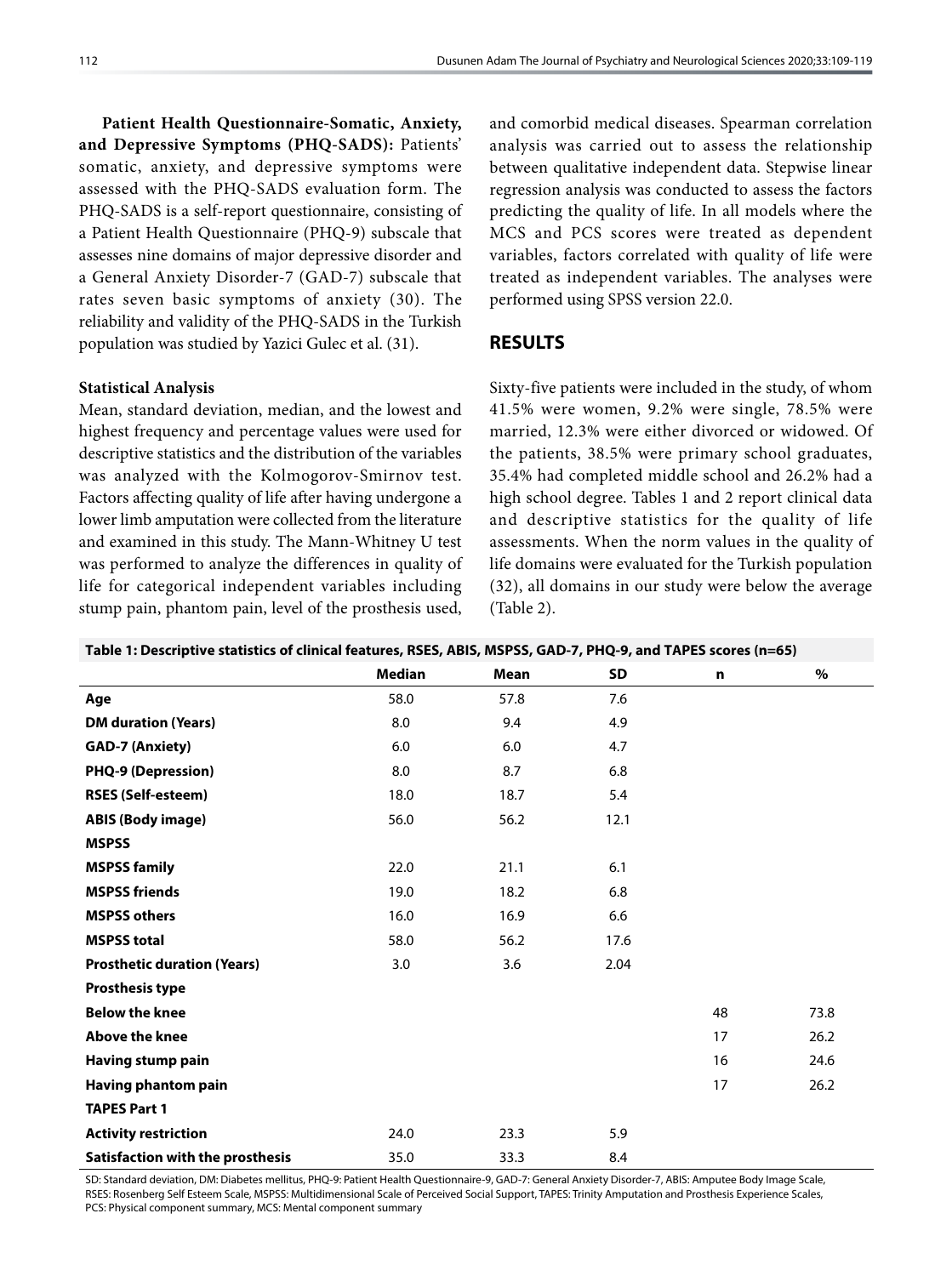| Table 2: Descriptive statistics of COPE and SF-36 scores (n=65) |        |      |      |  |  |  |
|-----------------------------------------------------------------|--------|------|------|--|--|--|
|                                                                 | Median | Mean | SD   |  |  |  |
| <b>COPE</b>                                                     |        |      |      |  |  |  |
| <b>Problem-focused coping</b>                                   | 57.0   | 56.2 | 8.5  |  |  |  |
| <b>Emotion-focused coping</b>                                   | 56.0   | 56.6 | 7.4  |  |  |  |
| <b>Dysfunctional coping</b>                                     | 56.0   | 53.3 | 10.9 |  |  |  |
| <b>SF-36</b>                                                    |        |      |      |  |  |  |
| <b>Physical functioning</b>                                     | 50.0   | 45.3 | 33.1 |  |  |  |
| Role limitations (physical problems)                            | 25.0   | 38.5 | 40.3 |  |  |  |
| <b>Role limitations (emotional problems)</b>                    | 33.3   | 36.9 | 41.7 |  |  |  |
| <b>Energy</b>                                                   | 50.0   | 49.6 | 17.5 |  |  |  |
| <b>Mental health</b>                                            | 52.0   | 51.4 | 16.1 |  |  |  |
| <b>Social functioning</b>                                       | 62.5   | 59.8 | 20.3 |  |  |  |
| Pain                                                            | 67.5   | 65.7 | 20.3 |  |  |  |
| <b>General health status</b>                                    | 45.0   | 47.8 | 5.5  |  |  |  |
| <b>PCS</b>                                                      | 39.1   | 39.3 | 9.1  |  |  |  |
| <b>MCS</b>                                                      | 39.6   | 39.8 | 8.9  |  |  |  |

SD: Standard deviation, COPE: Coping Attitudes Evaluation Scale, SF-36: Short Form-36, PCS: Physical component summary, MCS: Mental component summary

Comparative analysis (Mann-Whitney U test) was first established statistically. The patient group was divided into two subgroups according to the presence or not of phantom and stump pain. A significant difference in the PCS and MSC scores was found between groups: PCS and MCS scores in the subgroup suffering from stump and phantom pain were significantly lower than those in the patient group without such pain  $(p<0.01)$ . Then, the patient group was divided into two subgroups according to the level of the prosthesis. PCS and MCS scores in the group having a prosthesis fitted above the knee were found to be significantly lower than scores in the group with a prosthesis fitted below the knee (transtibial amputation) (p<0.01). In addition, 40% of patients had comorbid medical diseases. PCS (p=0.011) and MCS (p=0.006) scores showed significant differences between groups with and without a comorbid disease, and the life quality scores in the group with comorbid medical diseases were lower.

After comparative analysis, correlation analysis (Spearman analysis) was used for numerical variables. No significant correlations were found between age, duration of diabetes diagnosis, years of using prosthesis, and PCS and MCS scores (p>0.05). A negative correlation was observed between PHQ-9 and also GAD-7 scores and PCS and MCS scores separately. Higher depression scores were associated with lower PCS and MCS scores (p<0.001). Similarly, PCS and MCS scores showed a decrease as anxiety scores increased (p<0.001). A negative correlation was

observed between body image and quality of life, and higher ABIS scores were associated with lower PCS and MCS scores (p<0.001). In addition, it was found that perceived social support and self-esteem scores correlated positively with quality of life scores. Higher MSPSS scores (p<0.001) and RSES scores (p<0.001) were associated with higher PCS and MCS scores. In addition, as activity limitation increased, quality of life was negatively affected. A significant positive correlation was noted between the total score for prosthesis satisfaction and quality of life  $(p<0.001)$ . No significant correlations were found between the emotion-focused coping score and the quality-of-life subscales (p>0.05). In contrast, it was observed that quality of life scores were positively correlated with problem-focused coping strategies scores (p<0.001) and negatively related with dysfunctional coping strategies scores (p<0.001). The quality of life was better with increasing use of problemfocused coping strategies, while greater use of dysfunctional coping strategies was associated with poor quality of life (Table 3).

Independent effects of the predictors associated with quality of life according to correlation analysis were examined using a multivariate regression model. In two separate analyses with PCS and MCS scores as dependent variables, PHQ-9, GAD-7, MSPSS, ABIS, RSES, problem-focused and dysfunctional coping strategies, activity restriction, and satisfaction with prosthesis were taken as independent variables. Regression analysis showed that patients' PCS scores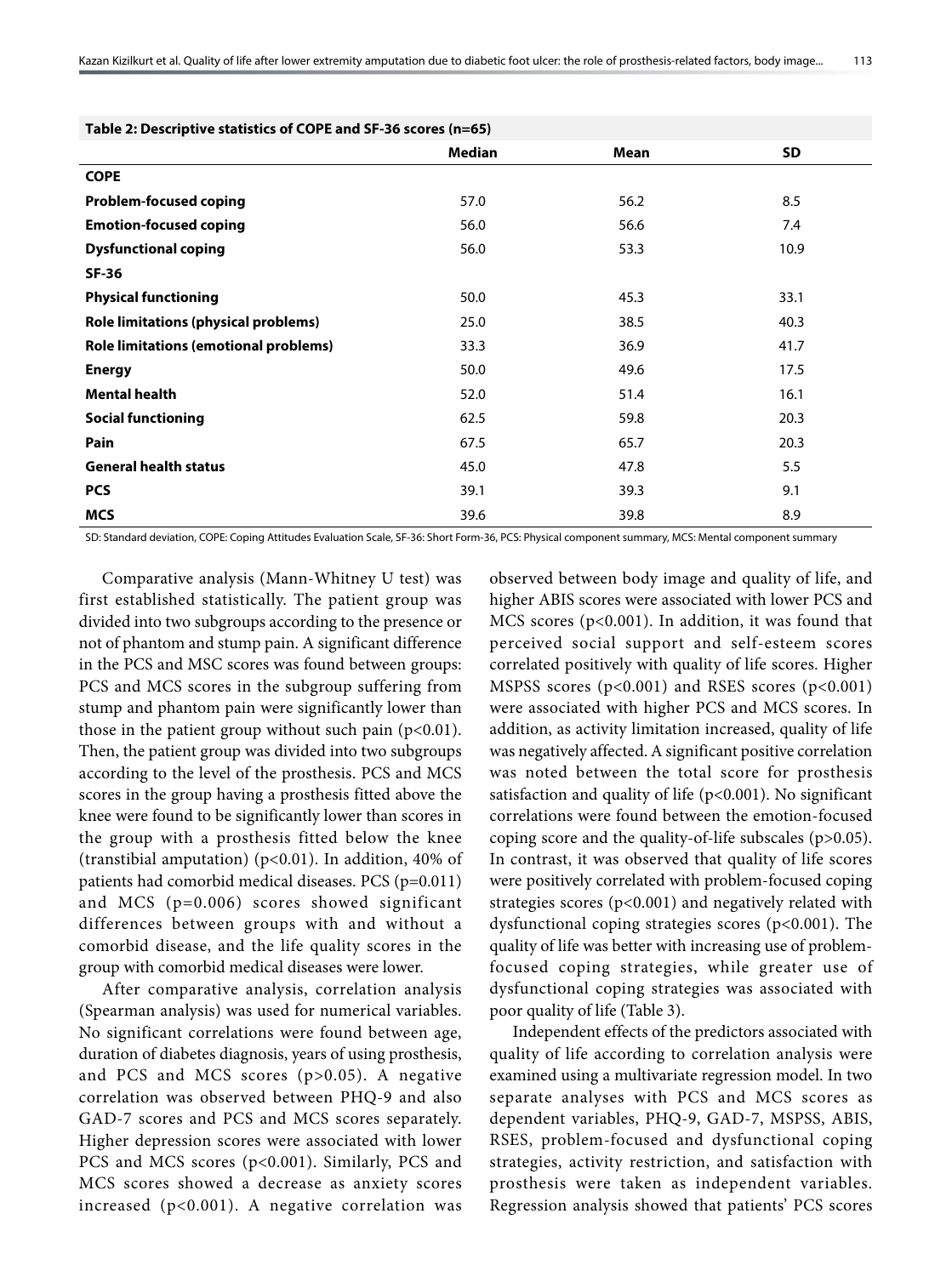|            | PHQ-9   | GAD-7   | <b>ABIS</b> | <b>RSES</b> | MSPSS   | Problem- |         | <b>Emotion-</b> Dysfunctional | <b>Activity</b> | Satisfaction |
|------------|---------|---------|-------------|-------------|---------|----------|---------|-------------------------------|-----------------|--------------|
|            |         |         |             |             | total   | focused  | focused | Coping                        | restriction     | with the     |
|            |         |         |             |             |         | coping   | coping  |                               |                 | prosthesis   |
| <b>PCS</b> |         |         |             |             |         |          |         |                               |                 |              |
|            | $-0.51$ | $-0.49$ | $-0.72$     | 0.29        | 0.38    | 0.43     | $-0.07$ | $-0.56$                       | $-0.69$         | 0.61         |
| p          | < 0.001 | < 0.001 | < 0.001     | < 0.001     | < 0.001 | < 0.001  | 0.53    | < 0.001                       | < 0.001         | < 0.001      |
| <b>MCS</b> |         |         |             |             |         |          |         |                               |                 |              |
| r          | $-0.59$ | $-0.49$ | $-0.61$     | 0.53        | 0.48    | 0.57     | 0.04    | $-0.62$                       | $-0.63$         | 0.54         |
| p          | < 0.001 | < 0.001 | < 0.001     | < 0.001     | < 0.001 | < 0.001  | 0.76    | < 0.001                       | < 0.001         | < 0.001      |

**Table 3: Spearman correlation analysis between PHQ-9, GAD-7, ABIS, RSES, MSPSS, COPE subgroups, Activity restriction, Satisfaction with the prosthesis scores and PCS and MCS scores**

Spearman correlation analysis, PHQ-9: Patient Health Questionnaire-9, GAD-7: General Anxiety Disorder-7, ABIS: Amputee Body Image Scale, RSES: Rosenberg Self Esteem Scale, MSPSS: Multidimensional Scale of Perceived Social Support, PCS: Physical component summary, MCS: Mental component summary

|  | Table 4: Stepwise multiple regression analysis model of the variables that affect MSC scores (p<0.05) |  |  |
|--|-------------------------------------------------------------------------------------------------------|--|--|
|--|-------------------------------------------------------------------------------------------------------|--|--|

|                        | <b>MCS</b> |          |         |                |                         |        |
|------------------------|------------|----------|---------|----------------|-------------------------|--------|
|                        | B          | t        | p       | R <sup>2</sup> | Adjusted R <sup>2</sup> | F      |
| Model 1                |            |          |         |                |                         |        |
| <b>ABIS</b>            | $-5.58$    | $-10.36$ | < 0.001 | 0.63           | 0.62                    | 107.40 |
| Model 2                |            |          |         |                |                         |        |
| <b>ABIS</b>            | $-3.71$    | $-6.23$  | < 0.001 | 0.73           | 0.73                    | 85.63  |
| Dysfunctional coping   | $-3.26$    | $-4.92$  | < 0.001 |                |                         |        |
| Model 3                |            |          |         |                |                         |        |
| <b>ABIS</b>            | $-2.27$    | $-3.67$  | 0.01    | 0.79           | 0.79                    | 80.47  |
| Dysfunctional coping   | $-3.67$    | $-6.25$  | < 0.001 |                |                         |        |
| Problem focused coping | 3.09       | 4.41     | < 0.001 |                |                         |        |

Stepwise Multiple Regression Analysis, ABIS: Amputee Body Image Scale, MCS: Mental component summary

were significantly correlated negatively with ABIS scores ( $\beta = -0.34$ , p=0.01) and dysfunctional coping strategies ( $\beta = -0.43$ , p<0.001), positively with satisfaction with the prosthesis ( $\beta$ =0.27, p=0.01), RSES scores ( $\beta$ =0.27, p<0.001), and problem-focused coping strategies ( $\beta$ =0.23, p=0.01), and the combination of these factors explained 78% of the variability of the patients' PCS scores. The regression model for the MCS scores correlated negatively with ABIS scores ( $\beta$ =−0.32, p=0.01) and dysfunctional coping strategies ( $β=-0.47$ , p<0.001) and positively with problem-focused coping strategies ( $\beta$ =0.31, p<0.001). These three significant variables explained 80% of the variance observed in the patients' MCS scores (Tables 4,5).

#### **DISCUSSION**

The present study was designed to investigate the factors affecting the quality of life of patients undergoing amputation of a lower extremity following complications arising from diabetes mellitus. Our results were consistent with those of previous studies conducted in this field (33) and revealed that both the physical and mental quality of life after lower limb amputation were reduced compared to the normal population (32). The results of our study supported our first hypothesis: The presence of stump and phantom pain, additional medical diseases, and the level of prosthetics were found to be factors related to quality of life. With regard to our second hypothesis, we have seen that many aspects are supported by the results of our study. It was observed that depression and anxiety scores, body perception, self-esteem, perceived social support, problem-focused and dysfunctional coping strategies, post-prosthetic activity restriction, and prosthetic satisfaction were related to quality of life. According to our results, the only factor that differed from our hypothesis was the use of emotion-focused coping strategies, which was not found not be related to the quality of life. Regression analysis was performed to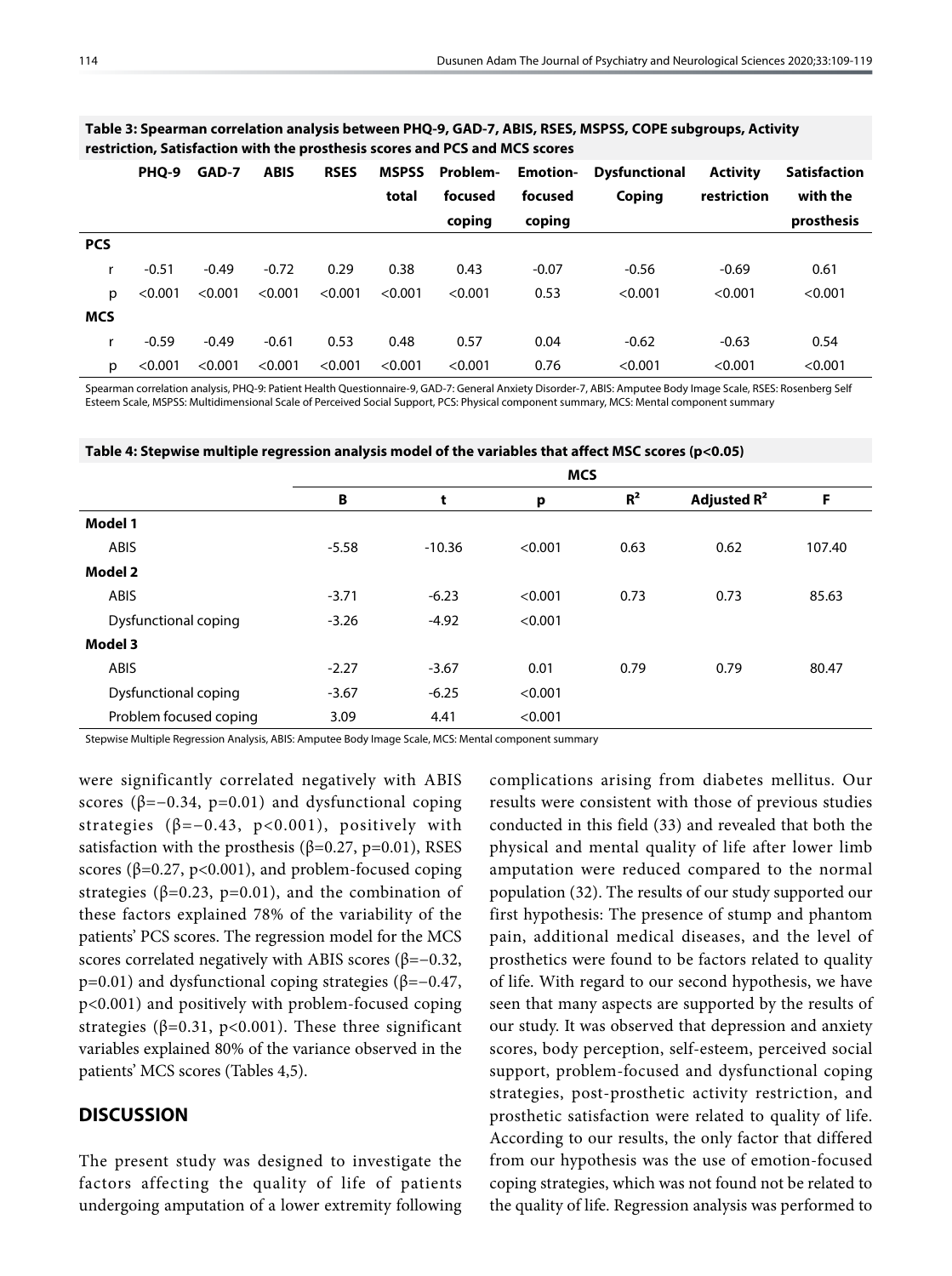|                                  | <b>PCS</b> |          |         |                |                         |        |
|----------------------------------|------------|----------|---------|----------------|-------------------------|--------|
|                                  | B          | t        | p       | R <sup>2</sup> | Adjusted R <sup>2</sup> | F      |
| Model 1                          |            |          |         |                |                         |        |
| <b>ABIS</b>                      | $-5.64$    | $-10.07$ | < 0.001 | 0.62           | 0.61                    | 101.43 |
| Model 2                          |            |          |         |                |                         |        |
| <b>ABIS</b>                      | $-4.01$    | $-6.13$  | < 0.001 | 0.69           | 0.68                    | 69.70  |
| Dysfunctional coping             | $-2.83$    | $-3.89$  | < 0.001 |                |                         |        |
| Model 3                          |            |          |         |                |                         |        |
| <b>ABIS</b>                      | $-1.90$    | $-2.17$  | 0.03    | 0.74           | 0.73                    | 57.82  |
| <b>Dysfunctional coping</b>      | $-3.35$    | $-4.85$  | < 0.001 |                |                         |        |
| Satisfaction with the prosthesis | 3.50       | 3.35     | < 0.001 |                |                         |        |
| Model 4                          |            |          |         |                |                         |        |
| <b>ABIS</b>                      | $-2.46$    | $-2.75$  | 0.01    | 0.76           | 0.74                    | 46.68  |
| <b>Dysfunctional coping</b>      | $-3.30$    | $-4.90$  | < 0.001 |                |                         |        |
| Satisfaction with the prosthesis | 3.81       | 3.69     | < 0.001 |                |                         |        |
| <b>RSES</b>                      | $-2.63$    | $-2.05$  | 0.04    |                |                         |        |
| Model 5                          |            |          |         |                |                         |        |
| <b>ABIS</b>                      | $-2.41$    | $-2.81$  | 0.01    | 0.78           | 0.76                    | 42.14  |
| Dysfunctional coping             | $-3.42$    | $-5.29$  | < 0.001 |                |                         |        |
| Satisfaction with the prosthesis | 2.83       | 2.68     | 0.01    |                |                         |        |
| Self-esteem                      | $-4.33$    | $-3.10$  | < 0.001 |                |                         |        |
| Problem focused coping           | 2.39       | 2.57     | 0.01    |                |                         |        |

**Table 5: Stepwise multiple regression analysis model of the variables that affect PSC scores (p<0.05)**

Stepwise Multiple Regression Analysis, ABIS: Amputee Body Image Scale, RSES: Rosenberg Self Esteem Scale, PCS: Physical components summary

observe the predictive effects of these related factors, and body image, problem-focused and dysfunctional coping strategies, self-esteem, and satisfaction with the prosthesis were all observed to have a significant effect on the physical component of quality of life. Furthermore, body image and problem-focused and dysfunctional coping strategies were found to be the factors with the highest predictive power for the mental component of quality of life.

Firstly, it was observed that patients with stump and phantom pain had reduced quality of life. In the literature, in addition to studies showing that phantom pain and stump pain are not an important determinant for the quality of life (34), there are also articles arguing that these two types of pain have important effects on both physical and mental quality of life (35,36). It is known that stump pain causes activity restriction as a result of negative effects on mobility and rehabilitation (6). We think that this activity restriction, which is an important factor for life quality, may explain the importance of stump pain for quality of life. In addition, phantom limb pain in some patients may gradually disappear over the course of a few months or up to one

year even when untreated, but some patients suffer from phantom limb pain for decades (37). The average period of prosthesis use in our sample group was three years. We found no relationship between the duration of prosthesis use and quality of life. This result suggests that phantom pain may have an impact on the quality of life even after years have passed since fitting the prosthesis. We think that the negative effect of phantom pain on quality of life in patients with long-term prosthesis use can be evaluated as an important data point in the rehabilitation process. In our study, it was found that the patients who had undergone transtibial amputation had a better quality of life than others with higher-level amputations, and this result is compatible with the data in the literature (38). Patients with transtibial amputation level are far more mobile than those with transfemoral amputation, and rates of using crutches are higher after transfemoral amputation (39,40). This is probably one of the reasons why the results of individual domains of the quality of life displayed significantly higher scores in individuals with transtibial amputations compared to patients with a higher level of amputation.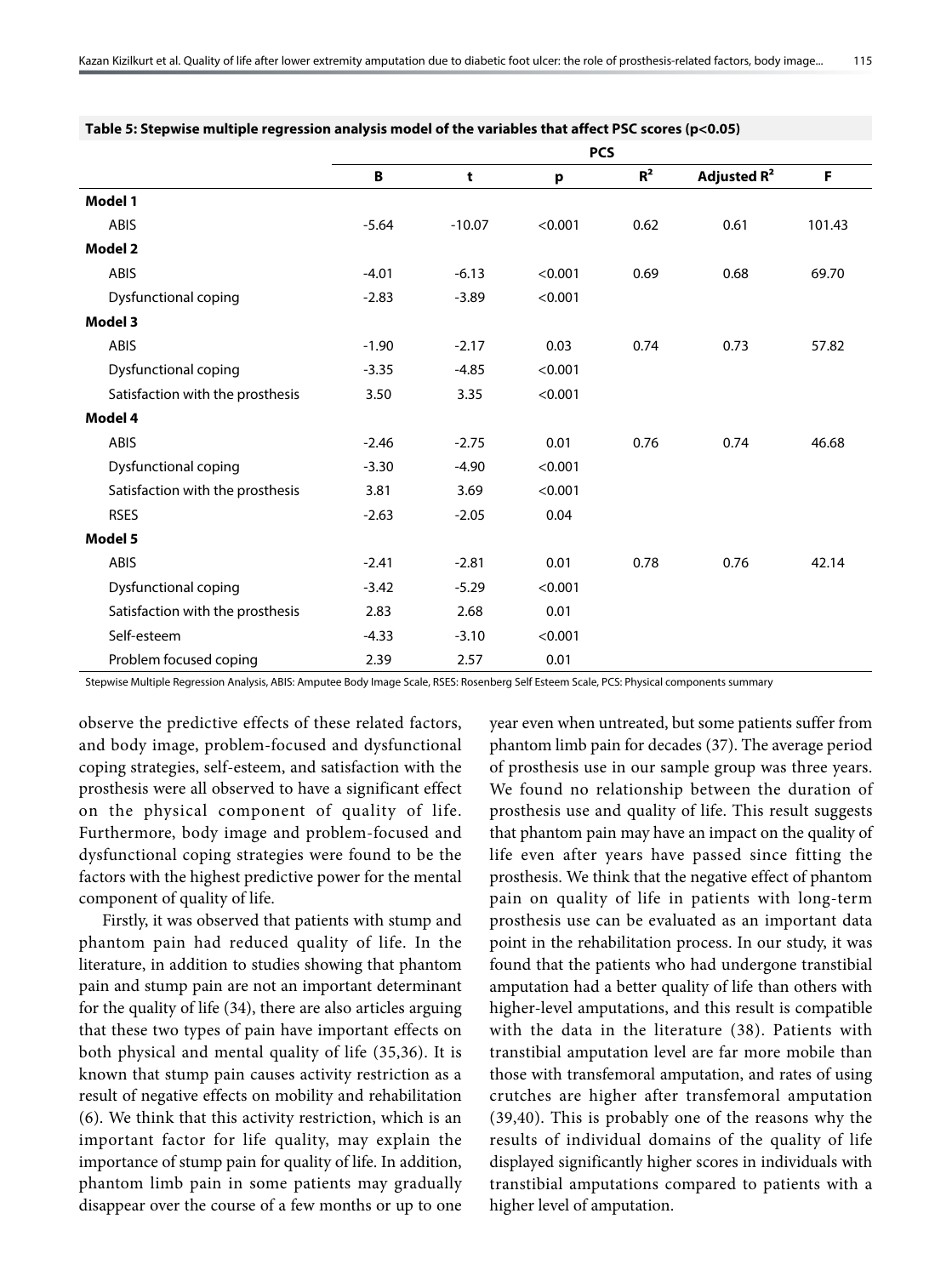One of the most important factors affecting functional and life quality results of amputee rehabilitation is compatible with the patient's prosthesis satisfaction (41). Patient dissatisfaction with the artificial limb can create major problems for the individual on a physical, psychological, and social level, and can directly impact health-related life quality (42). Individuals using a suitable prosthesis can regain their mobility more quickly and are more likely to adapt to the amputation successfully (43). Their selfconfidence increases as they gain functional independence and the adaptation to their social environment and working life are also affected positively (44). Similar to our work, Matsen et al. (45) found that quality of life in people with a lowerextremity amputation correlated with the comfort, function, and appearance of the prosthesis. In addition, a positive correlation has been determined in the literature between prosthesis satisfaction and quality of life and positive adaptation to extremity loss (6,46). Asano et al. (5) found that problems with prosthetics after lower limb amputation are an important predictive factor for quality of life. In our study, satisfaction with the prosthesis was measured using the three subscales functional satisfaction, esthetic satisfaction, and weight satisfaction. Prosthesis satisfaction covering these three areas was found to be correlated with both physical and mental quality of life scores, but it was predictive only for the physical component. No study in the literature investigated the predictive power of quality of life for physical and mental components separately, but the importance of mobility for physical functioning has been reported in other studies (5,47). When the important effect of prosthesis satisfaction on mobilization is taken into consideration, it is thought that its predictive power for the physical component may be related to this situation. Considering that a prosthesis is a means of replacing a natural limb, the importance of patient satisfaction with the device is evidently of utmost importance (7).

The loss of a limb causes emotional stress and inevitably requires examining the patient's capacity to cope with this stressful situation (48). Problemfocused coping was also found to be a major predictor of psychological and physical quality of life in our study. There are results similar to our findings in the literature. In their study with 63 individuals with lower limb amputation due to diabetes and peripheral vascular disease, Pereira et al. (49) showed that satisfaction with life was positively associated with

active and planning coping. In our study, emotionfocused coping methods were found to be unrelated to the quality of life, thus not supporting our hypothesis. In contrast, a limited number of studies in the literature showed that emotion-focused and passive strategies have been associated with poor psychosocial outcomes (50). We think that the reason may be that the coping methods used in the literature are problem-oriented and emotion-oriented, while in our study, the coping assessment tool used also included dysfunctional strategies. These dysfunctional coping methods comprise some of the methods that are routinely evaluated in emotional coping methods, but are more incompatible. We think that the negative relationship of emotion-focused coping in the literature with psychosocial adjustment and quality of life may be related to these incompatible coping strategies that we determined in the dysfunctional coping strategies group. Desmond and MacLachlan (50), evaluating 3 coping strategies, namely, problem solving, seeking social support, and avoidance, found avoidance to be associated with poor psychosocial adaptation to amputation. Likewise, in our study the use of dysfunctional coping strategies was similar in effect to the non-adaptive nature of avoidance-type coping, and it was found to be a negative predictor for the physical and mental components of quality of life. The international literature has already documented that coping strategies focused on active resolution are more effective in decreasing the level of restriction in physical activities and in the adjustment to amputation (51,52). Coping strategies are important not only to minimize the negative effects of lower extremity amputation but also for the amputee's psychological well-being (53). In the light of this information, which is also parallel to our results, we think that evaluating coping mechanisms as an important parameter especially in a rehabilitation program may have positive effects on patients' quality of life and general well-being.

Emotions created by breaking up the integrity of the body cause a distorted body image, leading to inadequate and negative feelings about the body and decreased self-esteem (7,54). It is well known that our way of perceiving our bodies has a major effect on our social lives, psychological and physical states, and the overall quality of our lives (55). When individuals' perceptions of their bodies are distorted after amputation, they experience greater difficulties carrying out the bodily movements required for daily activities and struggle to accept their new body image; this can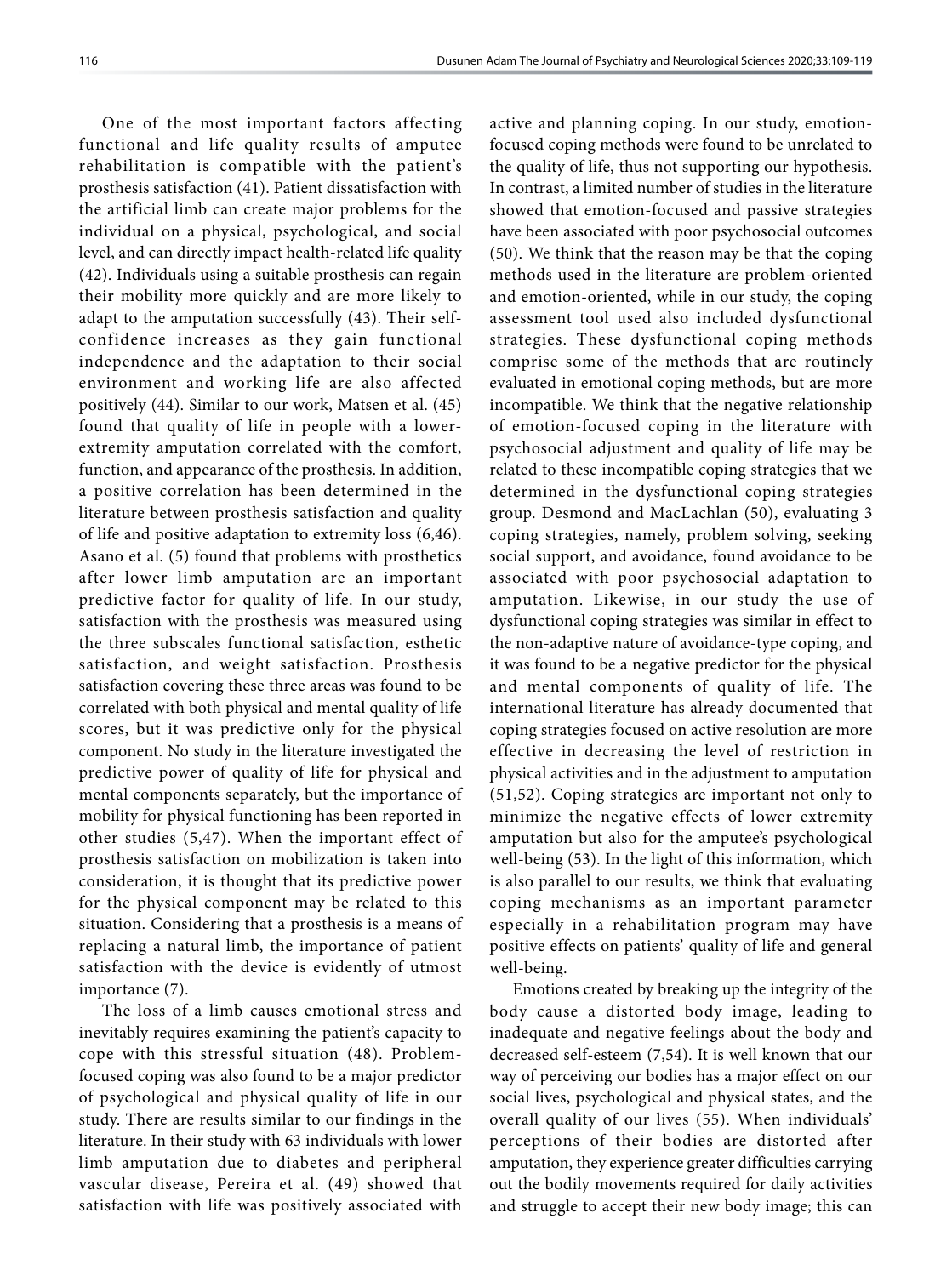lead to rejection of the prosthesis and difficulties in functional adaptation (56). It has been stated that the deterioration in the body image perception of the amputated person may affect their lives physically, socially, and psychologically, as they do not conform to the esthetic perception accepted by the majority of social media users and society (57). Holzer et al. (9) found that body image was distorted in patients who had undergone amputation, and the physical and mental components of their quality of life was negatively affected. In our study, it was observed that the perception of body image was an important predictive factor for both physical and mental quality of life. Similar to our results, Rybarczyk et al. (8) stated that body image is an independent predictor of quality of life. Helping amputees to integrate into society successfully requires their amputation-associated body image distortions to be addressed during rehabilitation, and understanding the impact of body image is critical for appropriate rehabilitation interventions (8).

Studies have also indicated that self-perception and evaluating one's body are a significant source of selfesteem (58). Although many studies show that selfesteem decreases after amputation (7,28), few studies trace the relationship between self-esteem and quality of life. One study investigating the relationship between self-esteem and quality of life reported a weak correlation between these two variables (9). In contrast, we observed that decreased self-esteem was a significant predictor of a poor physical component of quality of life. In a study with patients undergoing mastectomy, a procedure that similarly leads to the feeling of mutilation of the body, self-esteem was also reported to be decreased, which was a significant predictive factor for impaired health-associated quality of life (59). Cognitive Behavioral Therapy (CBT) was introduced as a method to increase individuals' adaptation to chronic health states. CBT is advocated in helping patients recognize and adjust their distorted thinking patterns and nonproductive behaviors by focusing on their emotional, cognitive, and behavioral responses (60). Studies have shown that CBT is effective in improving self-esteem, body image, and quality of life among patients with chronic diseases (61,62). A recent study examining the beneficial effect of CBT on self-esteem and quality of life among elder amputees demonstrated that selfesteem and life quality significantly improved among these individuals (60).

There are some limitations of our study. First of all, due to its cross-sectional design, it was not possible to establish cause-effect relationships. There was no longitudinal follow-up before and after amputation and non-amputee diabetic foot patients were not included in the study as a comparison group. Secondly, in parallel with amputation, the effect of diabetes mellitus itself on the quality of life should be taken into consideration, as all negative effects on quality of life are unlikely to be attributable to the amputation. Comorbid medical and psychiatric disorders were not considered as a confounding factor on outcome. Eventually, when this study examined the effect of medical diseases and psychiatric burdens such as depression, anxiety, and somatization on the outcome, it was observed that these burdens had no predictive power on the outcome.

In conclusion, the results of our study emphasize the significance of multiple physical and psychosocial aspects in the successful adaptation of patients after amputation. This study investigated the variables affecting the quality of life of individuals in orthopedic practice, applying a biopsychosocial approach. It has shown that patients' existing schemas of coping styles, self-esteem, and body perception have a greater impact on the outcome than their physical variables and psychological burdens such as depression and anxiety. Furthermore, the importance of multidisciplinary evaluation of patients is evident, both during amputation, which is a traumatic process, and during rehabilitation. We suggest that rehabilitation after amputation should be a multifactorial process including physical functional adaptation and psychosocial schemes.

| <b>Contribution Categories</b>                  |                                 | <b>Author Initials</b>                              |
|-------------------------------------------------|---------------------------------|-----------------------------------------------------|
|                                                 | Concept/Design                  | O.K.K., T.K., M.Y.G., F.E.G.,<br>G.P., I.O.K., H.G. |
| Category 1                                      | Data acquisition                | T.K., G.P.                                          |
|                                                 | Data analysis/Interpretation    | O.K.K., H.G.                                        |
| Category 2                                      | Drafting manuscript             | O.K.K., T.K., F.E.G., G.P.                          |
|                                                 | Critical revision of manuscript | M.Y.G., I.O.K., H.G.                                |
| Final approval and accountability<br>Category 3 |                                 | O.K.K., T.K., M.Y.G., F.E.G.,<br>G.P., O.I.K., H.G. |
| Other                                           | Technical or material support   | N/A                                                 |
|                                                 | Supervision                     | N/A                                                 |

**Ethics Committee Approval:** Ethical approval for this study was obtained from the Regional Ethics Committee of the University of Health Sciences' Erenkoy Mental Research and Training Hospital, Istanbul, Turkey.

**Informed Consent:** Written informed consent of all patients was obtained.

**Peer-review:** Externally peer-reviewed.

**Conflict of Interest:** There in no conflict of interest.

**Financial Disclosure:** There is no any financial support.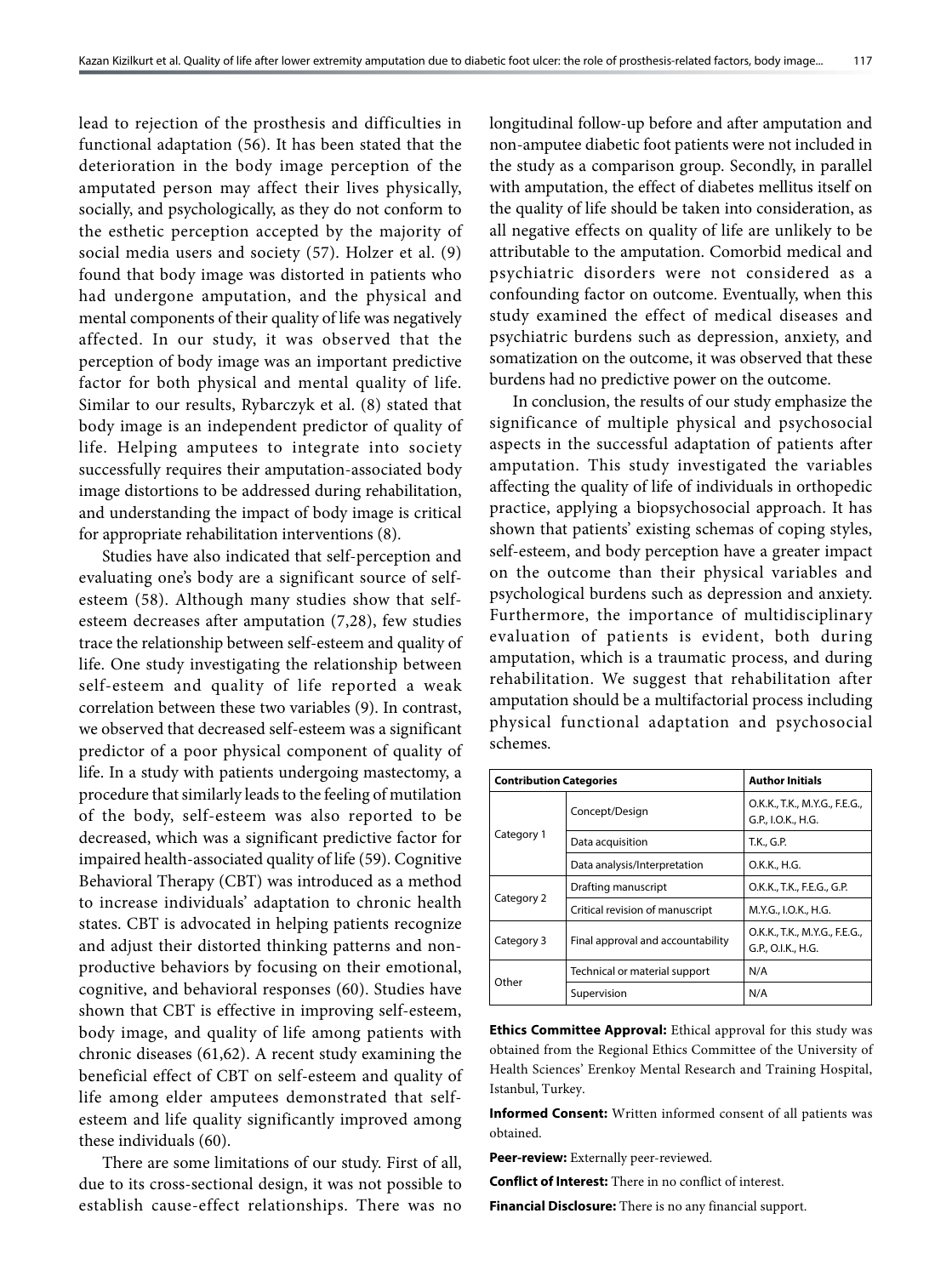## **REFERENCES**

- 1. Ragnarson Tennvall G, Apelqvist J. Health-related quality of life in patients with diabetes mellitus and foot ulcers. J Diabetes Complications 2000; 14:235-241.
- 2. Carrington AL, Mawdsley SK, Morley M, Kincey J, Boulton AJ. Psychological status of diabetic people with or without lower limb disability. Diabetes Res Clin Pract 1996; 32:19-25.
- 3. Willrich A, Pinzur M, McNeil M, Juknelis D, Lavery L. Health related quality of life, cognitive function, and depression in diabetic patients with foot ulcer or amputation. A preliminary study. Foot Ankle Int 2005; 26:128-134.
- 4. Boutoille D, Féraille A, Maulaz D, Krempf M. Quality of life with diabetes-associated foot complications: comparison between lower-limb amputation and chronic foot ulceration. Foot Ankle Int 2008; 29:1074-1078.
- 5. Asano M, Rushton P, Miller WC, Deathe BA. Predictors of quality of life among individuals who have a lower limb amputation. Prosthet Orthot Int 2008; 32:231-243.
- 6. Horgan O, MacLachlan M. Psychosocial adjustment to lowerlimb amputation: a review. Disabil Rehabil 2004; 26:837-850.
- 7. Grossman EF. The Gestalt approach to people with amputations. J Appl Rehabil Couns 1990; 21:16-19.
- 8. Rybarczyk B, Nyenhuis D, Nicholas JJ, Cash SM, Kaiser J. Body image, perceived social stigma, and the prediction of psychosocial adjustment to leg amputation. Rehabil Psychol 1995; 40:95-110.
- 9. Holzer LA, Sevelda F, Fraberger G, Bluder O, Kickinger W, Holzer G. Body image and self-esteem in lower-limb amputees. PLoS One 2014; 9:e92943.
- 10. Dunn DS. Well-being following amputation: Salutary effects of positive meaning, optimism, and control. Rehabil Psychol 1996; 41:285-302.
- 11. Livneh H, Antonak RF, Gerhardt J. Psychosocial adaptation to amputation: the role of sociodemographic variables, disabilityrelated factors and coping strategies. Int J Rehabil Res 1999; 22:21-31.
- 12. Daabiss M. American Society of Anaesthesiologists physical status classification. Indian J Anaesth 2011; 55:111-115.
- 13. Ware JE Jr, Sherbourne CD. The MOS 36-item short-form health survey (SF-36). I. Conceptual framework and item selection. Med Care 1992; 30:473-483.
- 14. Ware JE, Jr, Kosinski MA, Keller SD. SF-36 physical and mental health summary scales: a User's Manual. Fifth ed., Boston: MA Health Assessment Lab, New England Medical Center, 1994.
- 15. Ware JE Jr. SF-36 health survey update. Spine (Phila Pa 1976) 2000; 25:3130-3139.
- 16. Kocyigit H, Aydemir O, Fisek G, Olmez N, Memis AK. Reliability and validity of the Short Form 36, Turkish version (KF-36). Ilac ve Tedavi Dergisi 1999; 12:102-106. (Turkish)
- 17. Gallagher P, MacLachlan M. Development and psychometric evaluation of the Trinity Amputation and Prosthesis Experience Scales (TAPES). Rehabil Psychol 2000; 45:130-154.
- 18. Topuz S, Ulger O, Yakut Y, Gul Sener F. Reliability and construct validity of the Turkish version of the Trinity Amputation and Prosthetic Experience Scales (TAPES) in lower limb amputees. Prosthet Orthot Int 2011;35:201-206.
- 19. Carver CS, Scheier MF, Weintraub JK. Assessing coping strategies: a theoretically based approach. J Pers Soc Psychol 1989; 56:267- 283
- 20. Agargun MY, Besiroglu L, Kiran UK, Ozer OA, Kara H. The psychometric properties of the COPE inventory in Turkish sample: a preliminary research. Anadolu Psikiyatri Derg 2005; 6:221.
- 21. Carver CS, Scheier MF. Situational coping and coping dispositions in a stressful transaction. J Pers Soc Psychol 1994; 66:184-195.
- 22. Cooper C, Katona C, Orrell M, Livingston G. Coping strategies and anxiety in caregivers of people with Alzheimer's disease: the LASER-AD study. J Affect Disord 2006; 90:15-20.
- 23. Coolidge FL, Segal DL, Hook JN, Stewart S. Personality disorders and coping among anxious older adults. J Anxiety Disord 2000; 14:157-172.
- 24. Zimet GD, Dahlem NW, Zimet SG, Farley GK. The multidimensional scale of perceived social support. J Pers Assess 1988;52:30-41.
- 25. Eker D, Arkar H, Yaldiz H. Factorial Structure, Validity, and Reliability of Revised Form of the Multidimensional Scale of Perceived Social Support. Turk Psikiyatri Derg 2001; 12:17-25. (Turkish)
- 26. Rosenberg M. Society and the Adolescent Self-Image. First ed., Princeton, NJ.:Princeton University Press, 1965.
- 27. Cuhadaroglu F. Self-esteem in Adolescents. Specialization Thesis, Hacettepe University Medical Faculty Department of Psychiatry, Ankara. 1986. (Turkish)
- 28. Breakey JW. Body image: the lower-limb amputee. JPO J Prosthetics Orthot 1997; 9:58-66.
- 29. Safaz I, Yilmaz B, Goktepe AS, Yazicioglu K. Turkish version of the amputee body image scale and relationship with quality of life. Bulletin Clin Psychopharmacol 2010; 20:79-83.
- 30. Kroenke K, Spitzer RL, Williams JB. The PHQ-9: validity of a brief depression severity measure. J Gen Intern Med 2001; 16:606-613.
- 31. Yazici Gulec M, Gulec H, Simsek G, Turhan M, Aydin Sunbul E. Psychometric properties of the Turkish version of the Patient Health Questionnaire-Somatic, Anxiety, and Depressive Symptoms. Compr Psychiatry 2012; 53:623-629.
- 32. Demiral Y, Ergor G, Unal B, Semin S, Akvardar Y, Kivircik B, et al. Normative data and discriminative properties of short form 36 (SF-36) in Turkish urban population. BMC Public Health 2006; 6:247.
- 33. Hagberg K, Brånemark R. Consequences of non-vascular transfemoral amputation: a survey of quality of life, prosthetic use and problems. Prosthet Orthot Int 2001; 25:186-194.
- 34. Sinha R, van den Heuvel WJ, Arokiasamy P. Factors affecting quality of life in lower limb amputees. Prosthet Orthot Int 2011; 35:90-96.